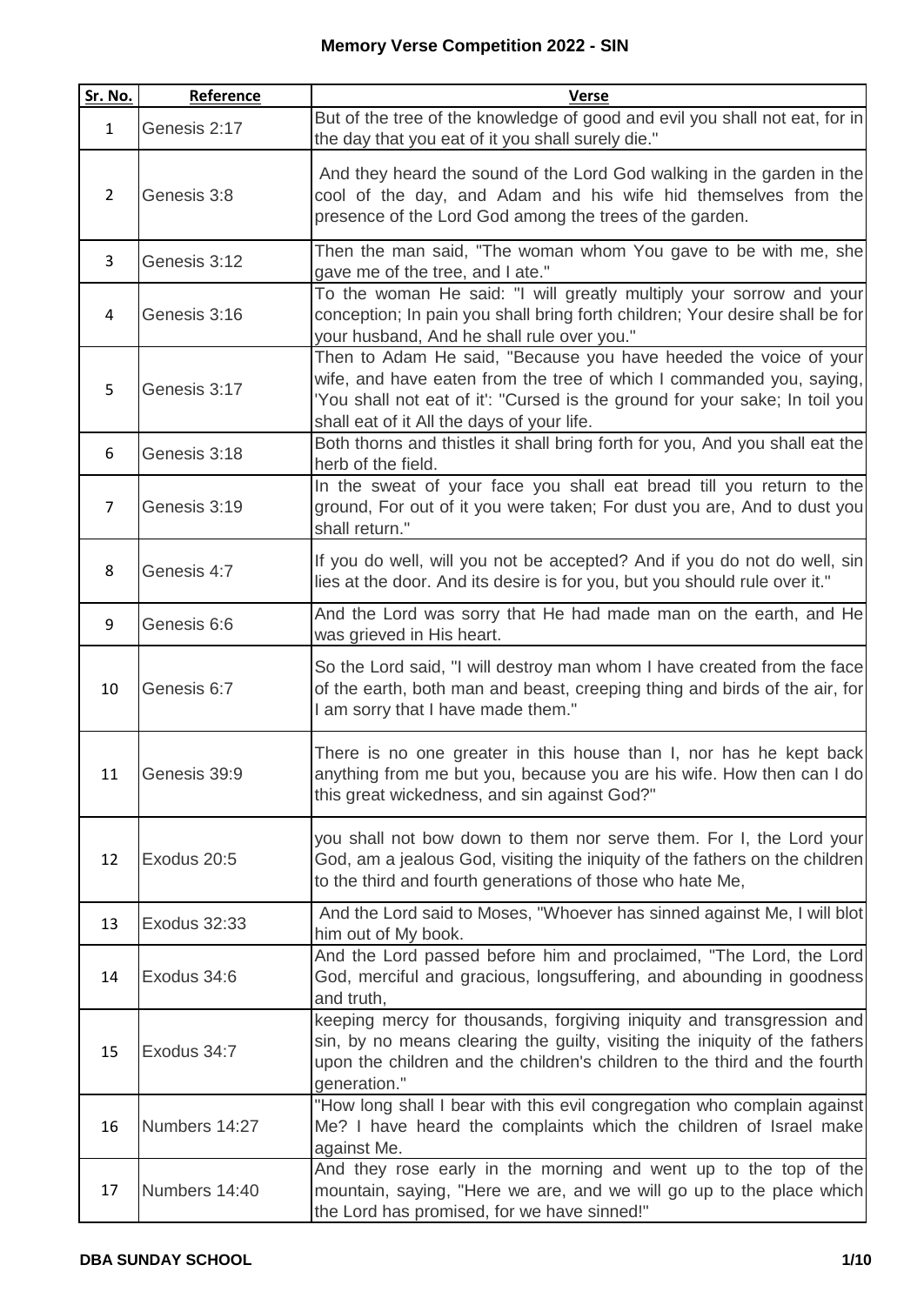| Sr. No. | Reference         | <b>Verse</b>                                                                                                                                                                                                                                        |
|---------|-------------------|-----------------------------------------------------------------------------------------------------------------------------------------------------------------------------------------------------------------------------------------------------|
| 18      | Numbers 22:32     | And the Angel of the Lord said to him, "Why have you struck your<br>donkey these three times? Behold, I have come out to stand against<br>you, because your way is perverse before Me.                                                              |
| 19      | Numbers 32:23     | But if you do not do so, then take note, you have sinned against the<br>Lord; and be sure your sin will find you out.                                                                                                                               |
| 20      | Deuteronomy 25:16 | For all who do such things, all who behave unrighteously, are an<br>abomination to the Lord your God.                                                                                                                                               |
| 21      | Deuteronomy 31:18 | And I will surely hide My face in that day because of all the evil which<br>they have done, in that they have turned to other gods.                                                                                                                 |
| 22      | 2 Samuel 12:13    | So David said to Nathan, "I have sinned against the Lord." And Nathan<br>said to David, "The Lord also has put away your sin; you shall not die.                                                                                                    |
| 23      | 2 Samuel 24:10    | And David's heart condemned him after he had numbered the people.<br>So David said to the Lord, "I have sinned greatly in what I have done;<br>but now, I pray, O Lord, take away the iniquity of Your servant, for I<br>have done very foolishly." |
| 24      | 2 Chronicles 29:6 | For our fathers have trespassed and done evil in the eyes of the Lord<br>our God; they have forsaken Him, have turned their faces away from the<br>dwelling place of the Lord, and turned their backs on Him.                                       |
| 25      | Job 7:20          | Have I sinned? What have I done to You, O watcher of men?<br>Why have You set me as Your target, so that I am a burden to myself?                                                                                                                   |
| 26      | Job 9:20          | Though I were righteous, my own mouth would condemn me;<br>Though I were blameless, it would prove me perverse.                                                                                                                                     |
| 27      | Job 11:11         | For He knows deceitful men; He sees wickedness also. Will He not then<br>consider it?                                                                                                                                                               |
| 28      | Job 13:23         | How many wrongs and sins have I committed? Show me my offense<br>and my sin.                                                                                                                                                                        |
| 29      | Job 14:16         | For now You number my steps, But do not watch over my sin.                                                                                                                                                                                          |
| 30      | Job 21:17         | "How often is the lamp of the wicked put out? How often does their<br>destruction come upon them, The sorrows God distributes in His anger?                                                                                                         |
| 31      | Job 22:5          | Is not your wickedness great, And your iniquity without end?                                                                                                                                                                                        |
| 32      | Job 23:8          | "Look, I go forward, but He is not there, And backward, but I cannot<br>perceive Him;                                                                                                                                                               |
| 33      | Job 23:9          | When He works on the left hand, I cannot behold Him; When He turns<br>to the right hand, I cannot see Him.                                                                                                                                          |
| 34      | Job 40:4          | "Behold, I am vile; What shall I answer You? I lay my hand over my<br>mouth.                                                                                                                                                                        |
| 35      | Psalm 1:1         | Blessed is the man Who walks not in the counsel of the ungodly, Nor<br>stands in the path of sinners, Nor sits in the seat of the scornful;                                                                                                         |
| 36      | Psalm 5:4         | For You are not a God who takes pleasure in wickedness, Nor shall evil<br>dwell with You.                                                                                                                                                           |
| 37      | Psalm 5:5         | The boastful shall not stand in Your sight; You hate all workers of<br>iniquity.                                                                                                                                                                    |
| 38      | Psalm 5:6         | You shall destroy those who speak falsehood; The Lord abhors the<br>bloodthirsty and deceitful man.                                                                                                                                                 |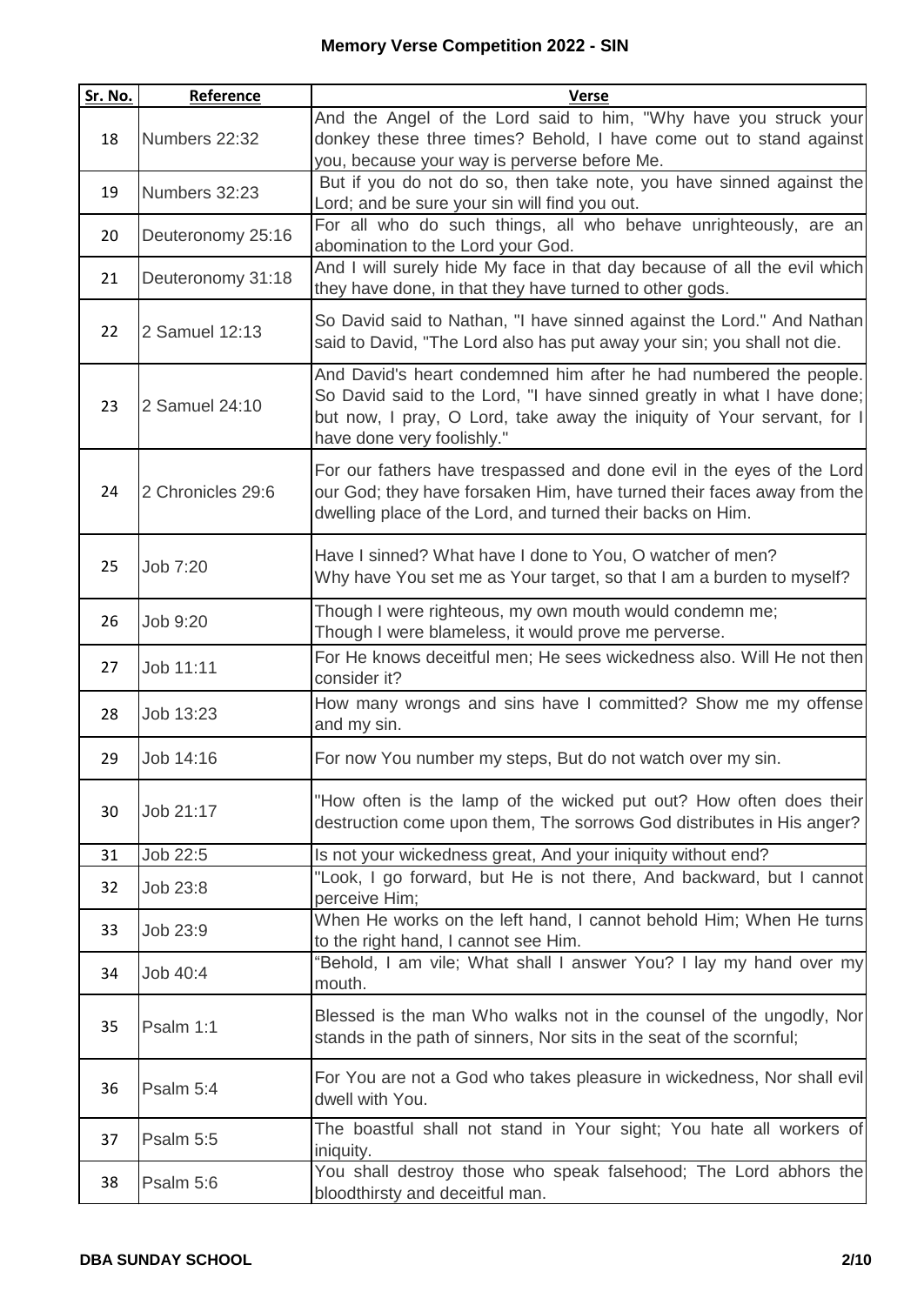| Sr. No. | Reference         | <b>Verse</b>                                                                                                                                                                 |
|---------|-------------------|------------------------------------------------------------------------------------------------------------------------------------------------------------------------------|
| 39      | Psalm 10:3        | For the wicked boasts of his heart's desire; He blesses the greedy and<br>renounces the Lord.                                                                                |
| 40      | Psalm 11:5        | The Lord tests the righteous, But the wicked and the one who loves<br>violence His soul hates.                                                                               |
| 41      | <b>Psalm 25:7</b> | Do not remember the sins of my youth, nor my transgressions;<br>According to Your mercy remember me, For Your goodness' sake, O<br>Lord.                                     |
| 42      | Psalm 25:11       | For Your name's sake, O Lord, Pardon my iniquity, for it is great.                                                                                                           |
| 43      | <b>Psalm 32:1</b> | Blessed is he whose transgression is forgiven, Whose sin is covered.                                                                                                         |
| 44      | <b>Psalm 32:2</b> | Blessed is the man to whom the Lord does not impute iniquity, And in<br>whose spirit there is no deceit.                                                                     |
| 45      | Psalm 32:5        | I acknowledged my sin to You, And my iniquity I have not hidden. I said,<br>"I will confess my transgressions to the Lord," And You forgave the<br>iniquity of my sin. Selah |
| 46      | Psalm 38:3        | There is no soundness in my flesh because of Your anger, nor any<br>health in my bones because of my sin.                                                                    |
| 47      | <b>Psalm 38:4</b> | For my iniquities have gone over my head; like a heavy burden they are<br>too heavy for me.                                                                                  |
| 48      | Psalm 38:18       | For I will declare my iniquity; I will be in anguish over my sin.                                                                                                            |
| 49      | Psalm 40:11       | Do not withhold Your tender mercies from me, O Lord; let Your<br>lovingkindness and Your truth continually preserve me.                                                      |
| 50      | Psalm 41:4        | I said, "Lord, be merciful to me; Heal my soul, for I have sinned against<br>You."                                                                                           |
| 51      | Psalm 44:21       | Would not God search this out? For He knows the secrets of the heart.                                                                                                        |
| 52      | Psalm 51:2        | Wash me thoroughly from my iniquity, And cleanse me from my sin.                                                                                                             |
| 53      | Psalm 51:3        | For I acknowledge my transgressions, And my sin is always before me.                                                                                                         |
| 54      | Psalm 51:4        | Against You, You only, have I sinned, And done this evil in Your sight--<br>That You may be found just when You speak, And blameless when You<br>judge.                      |
| 55      | Psalm 51:5        | Behold, I was brought forth in iniquity, And in sin my mother conceived<br>me.                                                                                               |
| 56      | Psalm 51:7        | Purge me with hyssop, and I shall be clean; Wash me, and I shall be<br>whiter than snow.                                                                                     |
| 57      | Psalm 69:5        | O God, You know my foolishness; And my sins are not hidden from<br>You.                                                                                                      |
| 58      | Psalm 78:59       | When God heard this, He was furious, And greatly abhorred Israel,                                                                                                            |
| 59      | Psalm 84:10       | For a day in Your courts is better than a thousand. I would rather be a<br>doorkeeper in the house of my God than dwell in the tents of<br>wickedness.                       |
| 60      | <b>Psalm 90:8</b> | You have set our iniquities before You, Our secret sins in the light of<br>Your countenance.                                                                                 |
| 61      | Psalm 95:10       | For forty years I was grieved with that generation, And said, 'It is a<br>people who go astray in their hearts, And they do not know My ways.'                               |
| 62      | Psalm 95:11       | So I swore in My wrath, 'They shall not enter My rest.' "                                                                                                                    |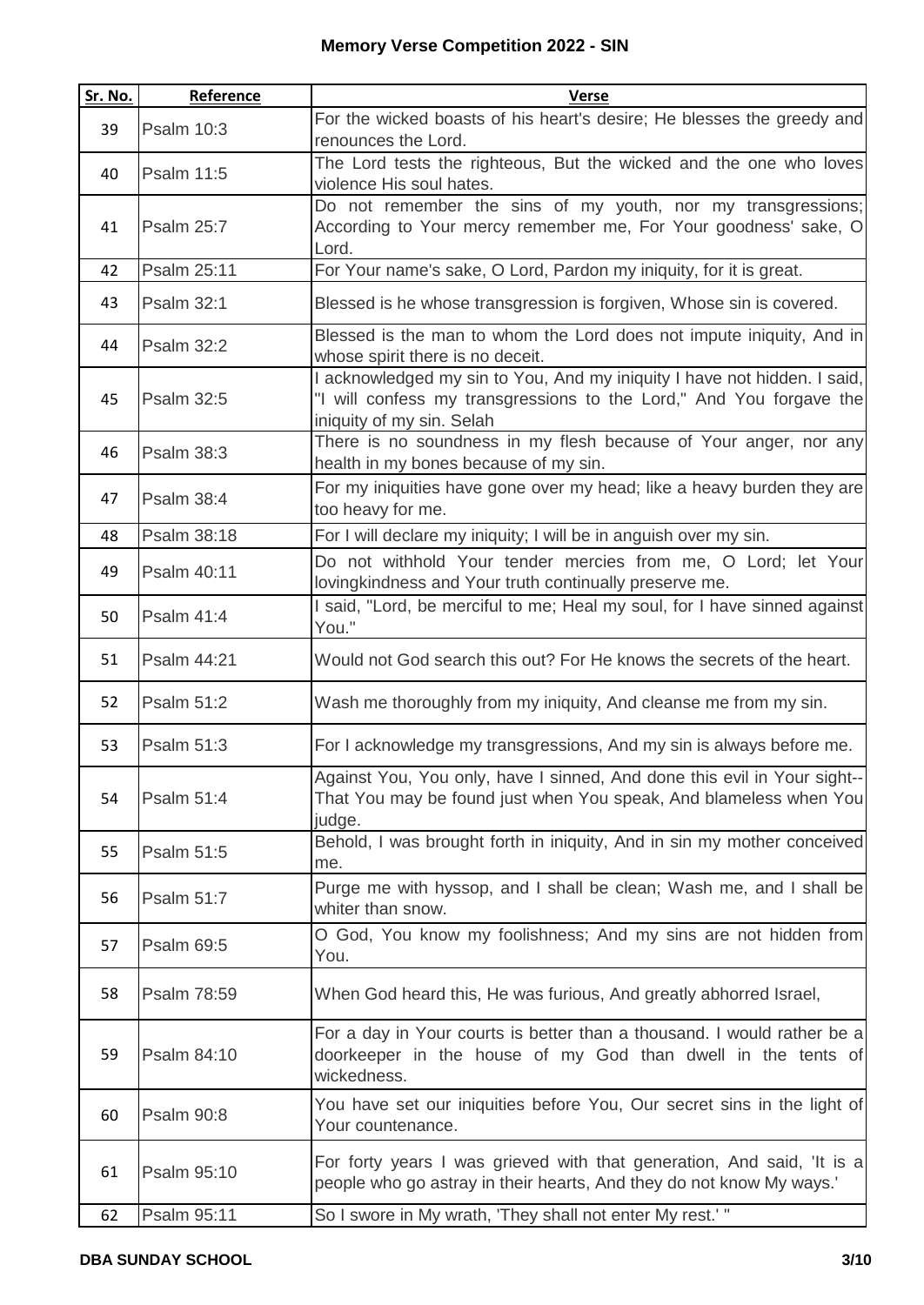| <b>Sr. No.</b> | Reference          | <b>Verse</b>                                                                                                                                                                                     |
|----------------|--------------------|--------------------------------------------------------------------------------------------------------------------------------------------------------------------------------------------------|
| 63             | Psalm 101:3        | I will set nothing wicked before my eyes; I hate the work of those who<br>fall away; It shall not cling to me.                                                                                   |
| 64             | Psalm 119:113      | I hate the double-minded, But I love Your law.                                                                                                                                                   |
| 65             | Psalm 130:3        | If You, Lord, should mark iniquities, O Lord, who could stand?                                                                                                                                   |
| 66             | Proverbs 2:14      | Who rejoice in doing evil, And delight in the perversity of the wicked;                                                                                                                          |
| 67             | Proverbs 3:32      | For the perverse person is an abomination to the Lord, But His secret<br>counsel is with the upright.                                                                                            |
| 68             | Proverbs 4:17      | For they eat the bread of wickedness, And drink the wine of violence.                                                                                                                            |
| 69             | Proverbs 4:23      | Above all else, guard your heart, for it is the wellspring of life.                                                                                                                              |
| 70             | Proverbs 6:16      | These six things the Lord hates, Yes, seven are an abomination to Him:                                                                                                                           |
| 71             | Proverbs 6:17      | A proud look, A lying tongue, hands that shed innocent blood,                                                                                                                                    |
| 72             | Proverbs 6:18      | A heart that devises wicked plans, Feet that are swift in running to evil,                                                                                                                       |
| 73             | Proverbs 6:19      | A false witness who speaks lies, And one who sows discord among<br>brethren.                                                                                                                     |
| 74             | Proverbs 10:23     | To do evil is like sport to a fool, But a man of understanding has<br>wisdom.                                                                                                                    |
| 75             | Proverbs 11:5      | The righteousness of the blameless will direct his way aright, but the<br>wicked will fall by his own wickedness.                                                                                |
| 76             | Proverbs 11:20     | Those who are of a perverse heart are an abomination to the Lord, But<br>the blameless in their ways are His delight.                                                                            |
| 77             | Proverbs 14:9      | Fools mock at sin, but among the upright there is favor.                                                                                                                                         |
| 78             | Proverbs 14:11     | The house of the wicked will be overthrown, But the tent of the upright<br>will flourish.                                                                                                        |
| 79             | Proverbs 15:8      | The sacrifice of the wicked is an abomination to the Lord, But the prayer<br>of the upright is His delight.                                                                                      |
| 80             | Proverbs 15:9      | The way of the wicked is an abomination to the Lord, But He loves him<br>who follows righteousness.                                                                                              |
| 81             | Proverbs 15:26     | The thoughts of the wicked are an abomination to the Lord, But the<br>words of the pure are pleasant.                                                                                            |
| 82             | Proverbs 18:13     | He who answers a matter before he hears it, It is folly and shame to<br>him.                                                                                                                     |
| 83             | Proverbs 21:27     | The sacrifice of the wicked is an abomination; How much more when he<br>brings it with wicked intent!                                                                                            |
| 84             | Proverbs 24:8      | He who plots to do evil will be called a schemer.                                                                                                                                                |
| 85             | Proverbs 24:9      | The devising of foolishness is sin, And the scoffer is an abomination to<br>men.                                                                                                                 |
| 86             | Proverbs 26:11     | As a dog returns to his own vomit, So a fool repeats his folly.                                                                                                                                  |
| 87             | Proverbs 29:27     | An unjust man is an abomination to the righteous, And he who is upright<br>in the way is an abomination to the wicked.                                                                           |
| 88             | Ecclesiastes 5:6   | Do not let your mouth lead you into sin. And do not protest to the<br>[temple] messenger, "My vow was a mistake." Why should God be<br>angry at what you say and destroy the work of your hands? |
| 89             | Ecclesiastes 12:14 | For God will bring every work into judgment, Including every secret<br>thing, Whether good or evil.                                                                                              |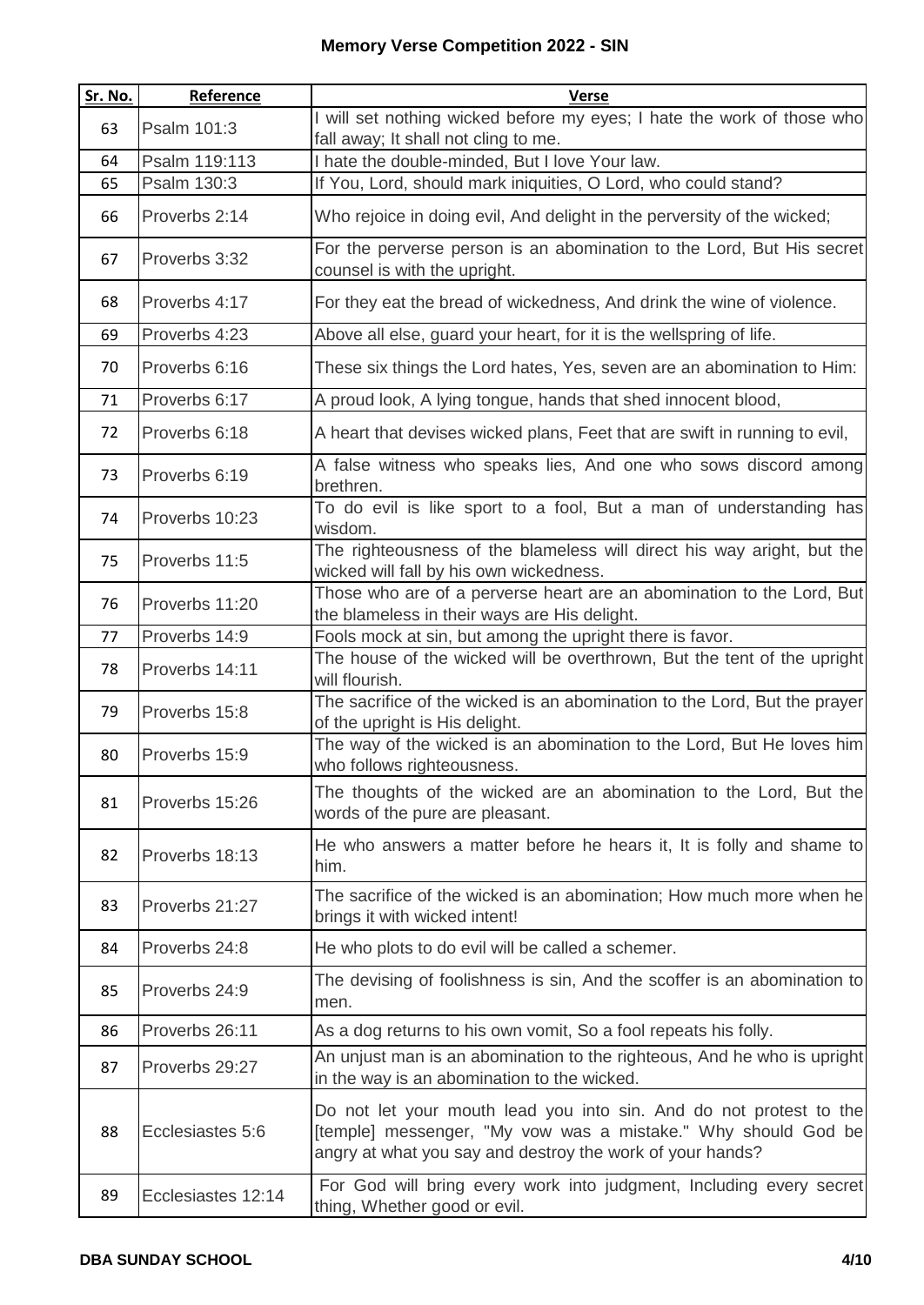| Sr. No. | Reference         | <b>Verse</b>                                                                                                                                                                                                                   |
|---------|-------------------|--------------------------------------------------------------------------------------------------------------------------------------------------------------------------------------------------------------------------------|
| 90      | Isaiah 1:18       | "Come now, and let us reason together," Says the Lord, "Though your<br>sins are like scarlet, They shall be as white as snow; Though they are<br>red like crimson, They shall be as wool.                                      |
| 91      | Isaiah 5:18       | Woe to those who draw sin along with cords of deceit, and<br>wickedness as with cart ropes,                                                                                                                                    |
| 92      | Isaiah 6:5        | So I said: "Woe is me, for I am undone! Because I am a man of unclean<br>lips, And I dwell in the midst of a people of unclean lips; For my eyes<br>have seen the King, The Lord of hosts."                                    |
| 93      | Isaiah 29:15      | Woe to those who seek deep to hide their counsel far from the Lord,<br>And their works are in the dark; They say, "Who sees us?" and, "Who<br>knows us?"                                                                       |
| 94      | Isaiah 30:1       | "Woe to the rebellious children," says the Lord, "Who take counsel, but<br>not of Me, And who devise plans, but not of My Spirit, That they may<br>add sin to sin;                                                             |
| 95      | Isaiah 43:24      | You have bought Me no sweet cane with money, Nor have you satisfied<br>Me with the fat of your sacrifices; But you have burdened Me with your<br>sins, You have wearied Me with your iniquities.                               |
| 96      | Isaiah 59:1       | Behold, the Lord's hand is not shortened, That it cannot save; Nor His<br>ear heavy, That it cannot hear.                                                                                                                      |
| 97      | Isaiah 59:2       | But your iniquities have separated you from your God; And your sins<br>have hidden His face from you, So that He will not hear.                                                                                                |
| 98      | Jeremiah 2:22     | For though you wash yourself with lye, and use much soap, Yet your<br>iniquity is marked before Me," says the Lord God.                                                                                                        |
| 99      | Jeremiah 9:3      | "And like their bow they have bent their tongues for lies. They are not<br>valiant for the truth on the earth. For they proceed from evil to evil, And<br>they do not know Me," says the Lord.                                 |
|         | 100 Jeremiah 44:2 | "Thus says the Lord of hosts, the God of Israel: 'You have seen all the<br>calamity that I have brought on Jerusalem and on all the cities of Judah;<br>and behold, this day they are a desolation, and no one dwells in them, |
| 101     | Jeremiah 44:3     | because of their wickedness which they have committed to provoke Me<br>to anger, in that they went to burn incense and to serve other gods<br>whom they did not know, they nor you nor your fathers.                           |
| 102     | Jeremiah 44:5     | But they did not listen or incline their ear to turn from their wickedness,<br>to burn no incense to other gods.                                                                                                               |
| 103     | Jeremiah 44:6     | So My fury and My anger were poured out and kindled in the cities of<br>Judah and in the streets of Jerusalem; and they are wasted and<br>desolate, as it is this day.'                                                        |
| 104     | Daniel 9:5        | we have sinned and committed iniquity, we have done wickedly and<br>rebelled, even by departing from Your precepts and Your judgments.                                                                                         |
| 105     | Zechariah 8:17    | Let none of you think evil in your heart against your neighbor; And do<br>not love a false oath. For all these are things that I hate,' Says the Lord."                                                                        |
| 106     | Matthew 1:21      | And she will bring forth a Son, and you shall call His name Jesus, for He<br>will save His people from their sins."                                                                                                            |
| 107     | Matthew 6:12      | And forgive us our debts, As we forgive our debtors.                                                                                                                                                                           |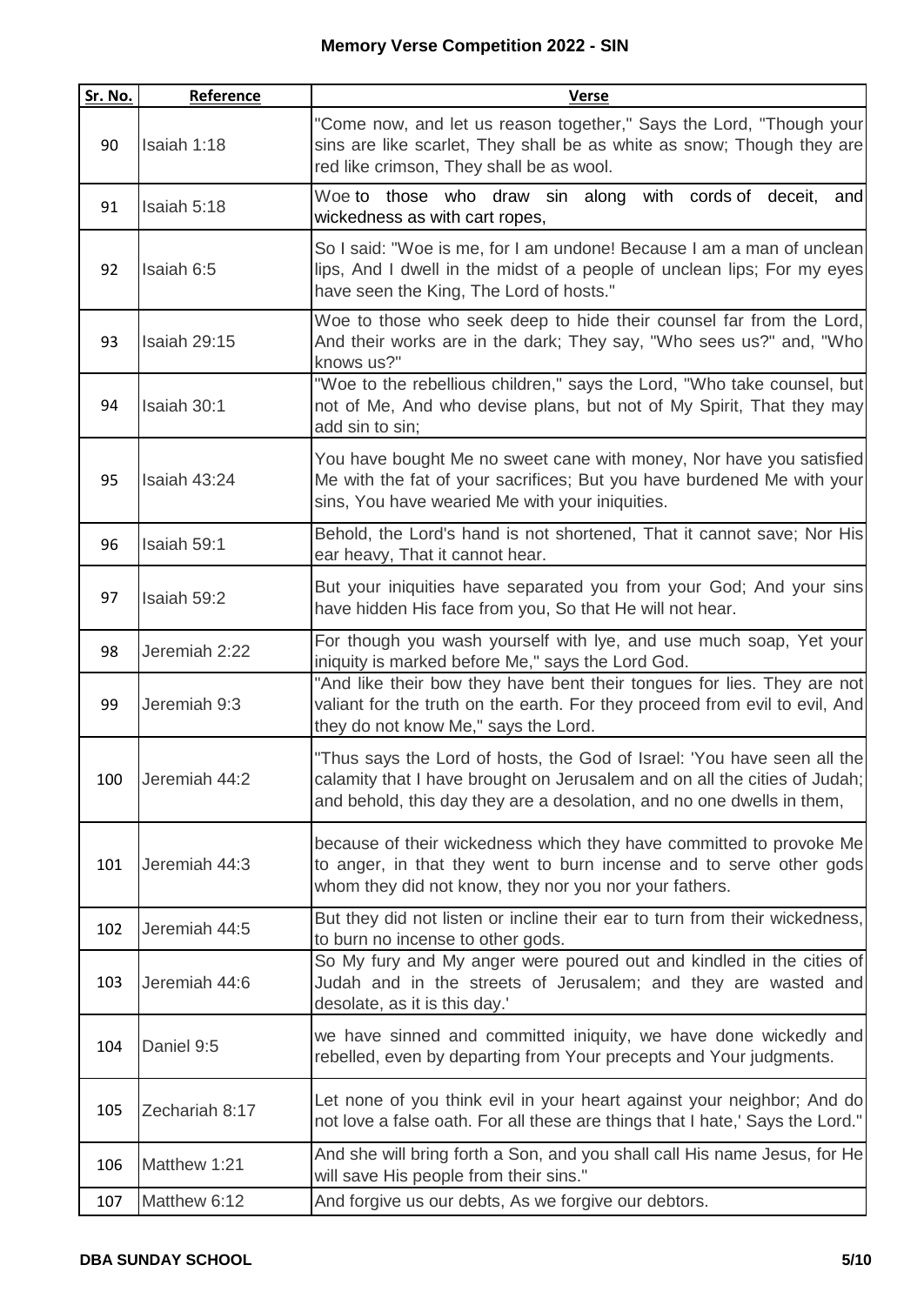| Sr. No. | Reference       | <b>Verse</b>                                                                                                                                                                                                                |
|---------|-----------------|-----------------------------------------------------------------------------------------------------------------------------------------------------------------------------------------------------------------------------|
| 108     | Matthew 6:15    | But if you do not forgive men their trespasses, neither will your Father<br>forgive your trespasses.                                                                                                                        |
| 109     | Matthew 7:23    | And then I will declare to them, 'I never knew you; depart from Me, you<br>who practice lawlessness!'                                                                                                                       |
| 110     | Matthew 10:26   | Therefore do not fear them. For there is nothing covered that will not be<br>revealed, and hidden that will not be known.                                                                                                   |
| 111     | Matthew 12:31   | And so I tell you, every sin and blasphemy will be forgiven men, but the<br>blasphemy against the Spirit will not be forgiven.                                                                                              |
| 112     | Matthew 23:33   | "You snakes! You brood of vipers! How will you escape being<br>condemned to hell?                                                                                                                                           |
| 113     | Matthew 26:28   | For this is My blood of the new covenant, which is shed for many for the<br>remission of sins.                                                                                                                              |
| 114     | <b>Mark 2:5</b> | When Jesus saw their faith, He said to the paralytic, "Son, your sins are<br>forgiven you."                                                                                                                                 |
| 115     | Mark 3:28       | "Assuredly, I say to you, all sins will be forgiven the sons of men, and<br>whatever blasphemies they may utter;                                                                                                            |
| 116     | Mark 7:21       | For from within, out of the heart of men, proceed evil thoughts,<br>adulteries, fornications, murders,                                                                                                                      |
| 117     | Mark 7:22       | thefts, covetousness, wickedness, deceit, lewdness, an evil eye,<br>blasphemy, pride, foolishness.                                                                                                                          |
| 118     | Mark 7:23       | All these evil things come from within and defile a man."                                                                                                                                                                   |
| 119     | Mark 11:26      | But if you do not forgive, neither will your Father in heaven forgive your<br>trespasses.                                                                                                                                   |
| 120     | Luke 3:3        | And he went into all the region around the Jordan, preaching a baptism<br>of repentance for the remission of sins.                                                                                                          |
| 121     | Luke 5:21       | And the scribes and the Pharisees began to reason, saying, "Who is this<br>who speaks blasphemies? Who can forgive sins but God alone?"                                                                                     |
| 122     | Luke 5:24       | But that you may know that the Son of Man has power on earth to<br>forgive sins"—He said to the man who was paralyzed, "I say to you,<br>arise, take up your bed, and go to your house."                                    |
| 123     | Luke 7:41       | "There was a certain creditor who had two debtors. One owed five<br>hundred denarii, and the other fifty.                                                                                                                   |
| 124     | Luke 7:42       | And when they had nothing with which to repay, he freely forgave them<br>both. Tell Me, therefore, which of them will love him more?"                                                                                       |
| 125     | Luke 7:43       | Simon answered and said, "I suppose the one whom he forgave more."<br>And He said to him, "You have rightly judged."                                                                                                        |
| 126     | Luke 7:44       | Then He turned to the woman and said to Simon, "Do you see this<br>woman? I entered your house; you gave Me no water for My feet, but<br>she has washed My feet with her tears and wiped them with the hair of<br>her head. |
| 127     | Luke 7:45       | You gave Me no kiss, but this woman has not ceased to kiss My feet<br>since the time I came in.                                                                                                                             |
| 128     | Luke 7:46       | You did not anoint My head with oil, but this woman has anointed My<br>feet with fragrant oil.                                                                                                                              |
| 129     | Luke 7:47       | Therefore I say to you, her sins, which are many, are forgiven, for she<br>loved much. But to whom little is forgiven, the same loves little."                                                                              |
| 130     | Luke 8:17       | For there is nothing hidden that will not be disclosed, and nothing<br>concealed that will not be known or brought out into the open.                                                                                       |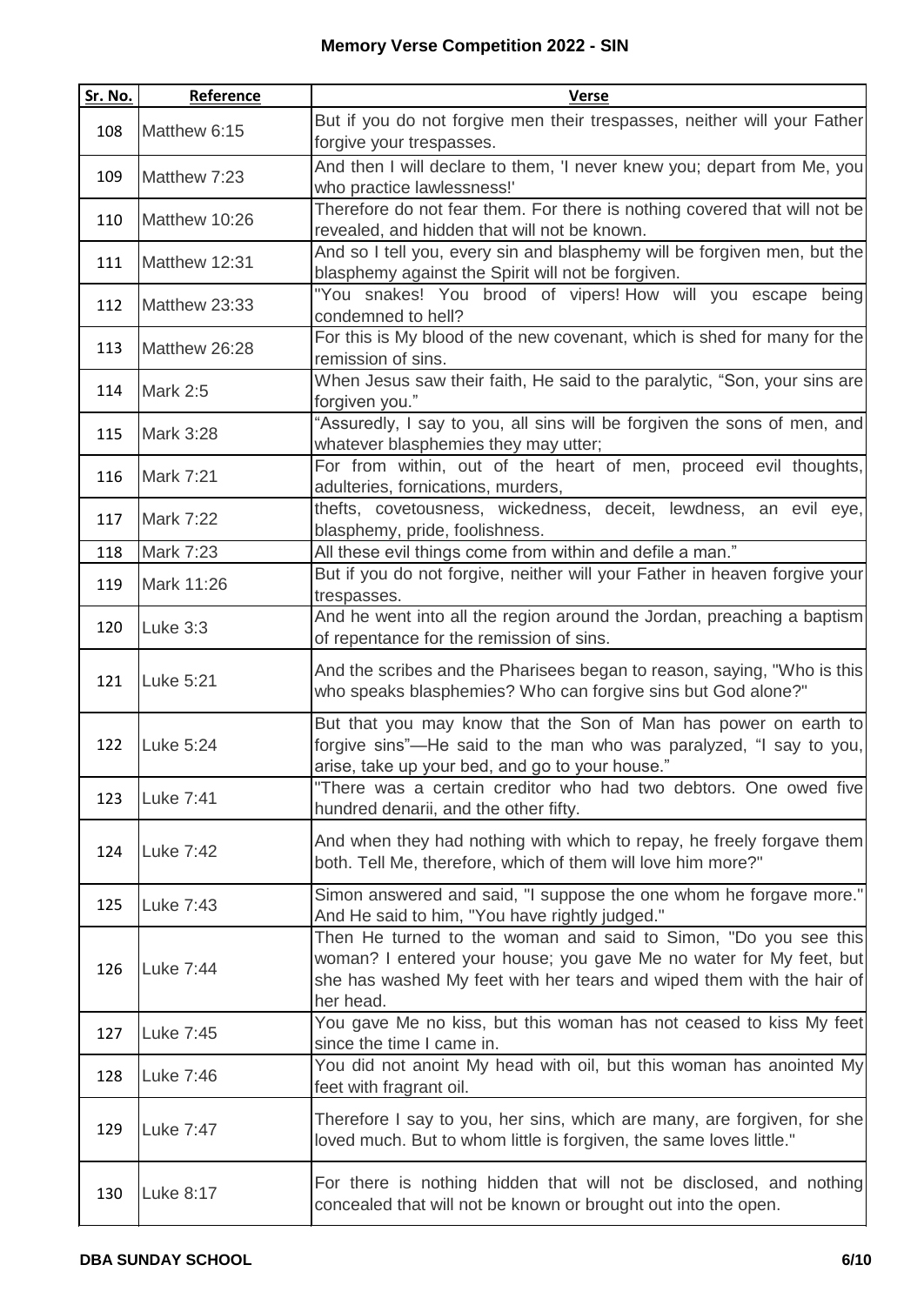| Sr. No. | Reference        | <b>Verse</b>                                                                                                                                                                                                                                   |
|---------|------------------|------------------------------------------------------------------------------------------------------------------------------------------------------------------------------------------------------------------------------------------------|
| 131     | Luke 12:3        | Therefore whatever you have spoken in the dark will be heard in the<br>light, and what you have spoken in the ear in inner rooms will be<br>proclaimed on the housetops.                                                                       |
| 132     | Luke 12:47       | And that servant who knew his master's will, and did not prepare himself<br>or do according to his will, shall be beaten with many stripes.                                                                                                    |
| 133     | Luke 12:48       | But he who did not know, yet committed things deserving of stripes,<br>shall be beaten with few. For everyone to whom much is given, from him<br>much will be required; and to whom much has been committed, of him<br>they will ask the more. |
| 134     | Luke 13:27       | But He will say, 'I tell you I do not know you, where you are from. Depart<br>from Me, all you workers of iniquity.'                                                                                                                           |
| 135     | Luke 16:15       | And He said to them, "You are those who justify yourselves before men,<br>but God knows your hearts. For what is highly esteemed among men is<br>an abomination in the sight of God.                                                           |
| 136     | Luke 24:47       | and that repentance and remission of sins should be preached in His<br>name to all nations, beginning at Jerusalem.                                                                                                                            |
| 137     | John 3:19        | And this is the condemnation, that the light has come into the world, and<br>men loved darkness rather than light, because their deeds were evil.                                                                                              |
| 138     | John 3:20        | For everyone practicing evil hates the light and does not come to the<br>light, lest his deeds should be exposed.                                                                                                                              |
| 139     | John 4:17        | he woman answered and said, "I have no husband." Jesus said to her,<br>"You have well said, 'I have no husband,'                                                                                                                               |
| 140     | John 4:18        | for you have had five husbands, and the one whom you now have is not<br>your husband; in that you spoke truly."                                                                                                                                |
| 141     | John 4:19        | The woman said to Him, "Sir, I perceive that You are a prophet.                                                                                                                                                                                |
| 142     | John 6:64        | But there are some of you who do not believe." For Jesus knew from the<br>beginning who they were who did not believe, and who would betray<br>Him.                                                                                            |
| 143     | John 8:11        | She said, "No one, Lord." And Jesus said to her, "Neither do I condemn<br>you; go and sin no more."                                                                                                                                            |
| 144     | John 9:41        | Jesus said, "If you were blind, you would not be guilty of sin; but now<br>that you claim you can see, your guilt remains.                                                                                                                     |
| 145     | John 20:23       | If you forgive the sins of any, they are forgiven them; if you retain the<br>sins of any, they are retained.                                                                                                                                   |
| 146     | <b>Acts 2:38</b> | Then Peter said to them, "Repent, and let every one of you be baptized<br>in the name of Jesus Christ for the remission of sins; and you shall<br>receive the gift of the Holy Spirit.                                                         |
| 147     | Acts 10:43       | To Him all the prophets witness that, through His name, whoever<br>believes in Him will receive remission of sins."                                                                                                                            |
| 148     | Acts 26:16       | But rise and stand on your feet; for I have appeared to you for this<br>purpose, to make you a minister and a witness both of the things which<br>you have seen and of the things which I will yet reveal to you.                              |
| 149     | Acts 26:17       | I will deliver you from the Jewish people, as well as from the Gentiles, to<br>whom I now send you,                                                                                                                                            |
| 150     | Acts 26:18       | to open their eyes, in order to turn them from darkness to light, and from<br>the power of Satan to God, that they may receive forgiveness of sins<br>and an inheritance among those who are sanctified by faith in Me.'                       |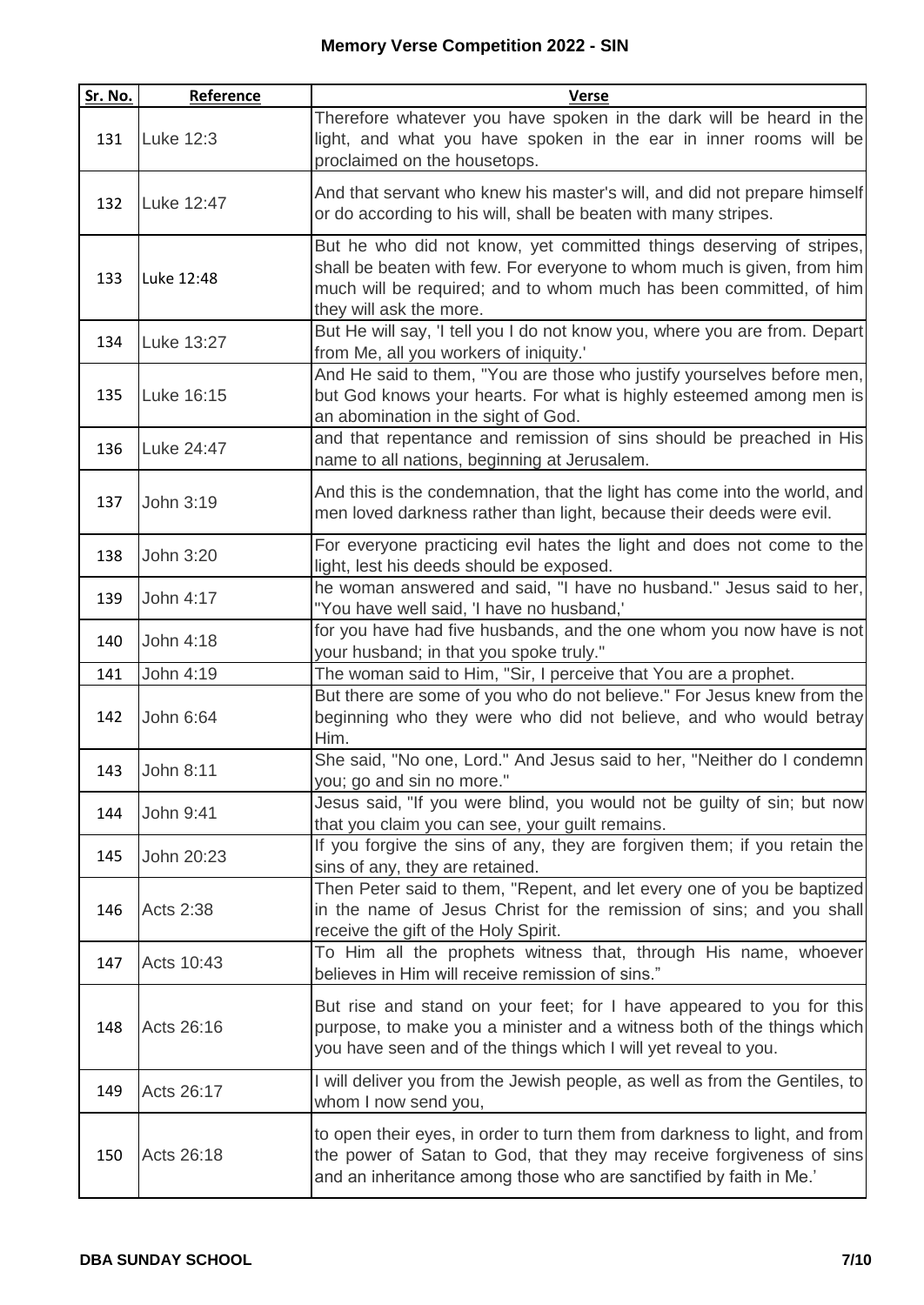| Sr. No. | Reference   | <b>Verse</b>                                                                                                                                                                                                                 |
|---------|-------------|------------------------------------------------------------------------------------------------------------------------------------------------------------------------------------------------------------------------------|
| 151     | Romans 1:21 | because, although they knew God, they did not glorify Him as God, nor<br>were thankful, but became futile in their thoughts, and their foolish<br>hearts were darkened.                                                      |
| 152     | Romans 2:16 | in the day when God will judge the secrets of men by Jesus Christ,<br>according to my gospel.                                                                                                                                |
| 153     | Romans 4:7  | "Blessed are those whose lawless deeds are forgiven, And whose sins<br>are covered;                                                                                                                                          |
| 154     | Romans 4:8  | Blessed is the man to whom the Lord shall not impute sin."                                                                                                                                                                   |
| 155     | Romans 5:12 | Therefore, just as through one man sin entered the world, and death<br>through sin, and thus death spread to all men, because all sinned                                                                                     |
| 156     | Romans 5:13 | For until the law sin was in the world, but sin is not imputed when there<br>is no law.                                                                                                                                      |
| 157     | Romans 5:14 | Nevertheless death reigned from Adam to Moses, even over those who<br>had not sinned according to the likeness of the transgression of Adam,<br>who is a type of Him who was to come.                                        |
| 158     | Romans 5:15 | But the free gift is not like the offense. For if by the one man's offense<br>many died, much more the grace of God and the gift by the grace of the<br>one Man, Jesus Christ, abounded to many.                             |
| 159     | Romans 5:16 | And the gift is not like that which came through the one who sinned. For<br>the judgment which came from one offense resulted in condemnation,<br>but the free gift which came from many offenses resulted in justification. |
| 160     | Romans 5:17 | For if by the one man's offense death reigned through the one, much<br>more those who receive abundance of grace and of the gift of<br>righteousness will reign in life through the One, Jesus Christ.                       |
| 161     | Romans 5:18 | Therefore, as through one man's offense judgment came to all men,<br>resulting in condemnation, even so through one Man's righteous act the<br>free gift came to all men, resulting in justification of life.                |
| 162     | Romans 5:19 | For as by one man's disobedience many were made sinners, so also by<br>one Man's obedience many will be made righteous.                                                                                                      |
| 163     | Romans 5:20 | Moreover the law entered that the offense might abound. But where sin<br>abounded, grace abounded much more,                                                                                                                 |
| 164     | Romans 5:21 | so that as sin reigned in death, even so grace might reign through<br>righteousness to eternal life through Jesus Christ our Lord.                                                                                           |
| 165     | Romans 7:5  | For when we were in the flesh, the sinful passions which were aroused<br>by the law were at work in our members to bear fruit to death.                                                                                      |
| 166     | Romans 7:13 | Has then what is good become death to me? Certainly not! But sin, that<br>it might appear sin, was producing death in me through what is good, so<br>that sin through the commandment might become exceedingly sinful.       |
| 167     | Romans 7:15 | For what I am doing, I do not understand. For what I will to do, that I do<br>not practice; but what I hate, that I do.                                                                                                      |
| 168     | Romans 7:19 | For the good that I will to do, I do not do; but the evil I will not to do, that<br>I practice.                                                                                                                              |
| 169     | Romans 7:23 | But I see another law in my members, warring against the law of my<br>mind, and bringing me into captivity to the law of sin which is in my<br>members.                                                                      |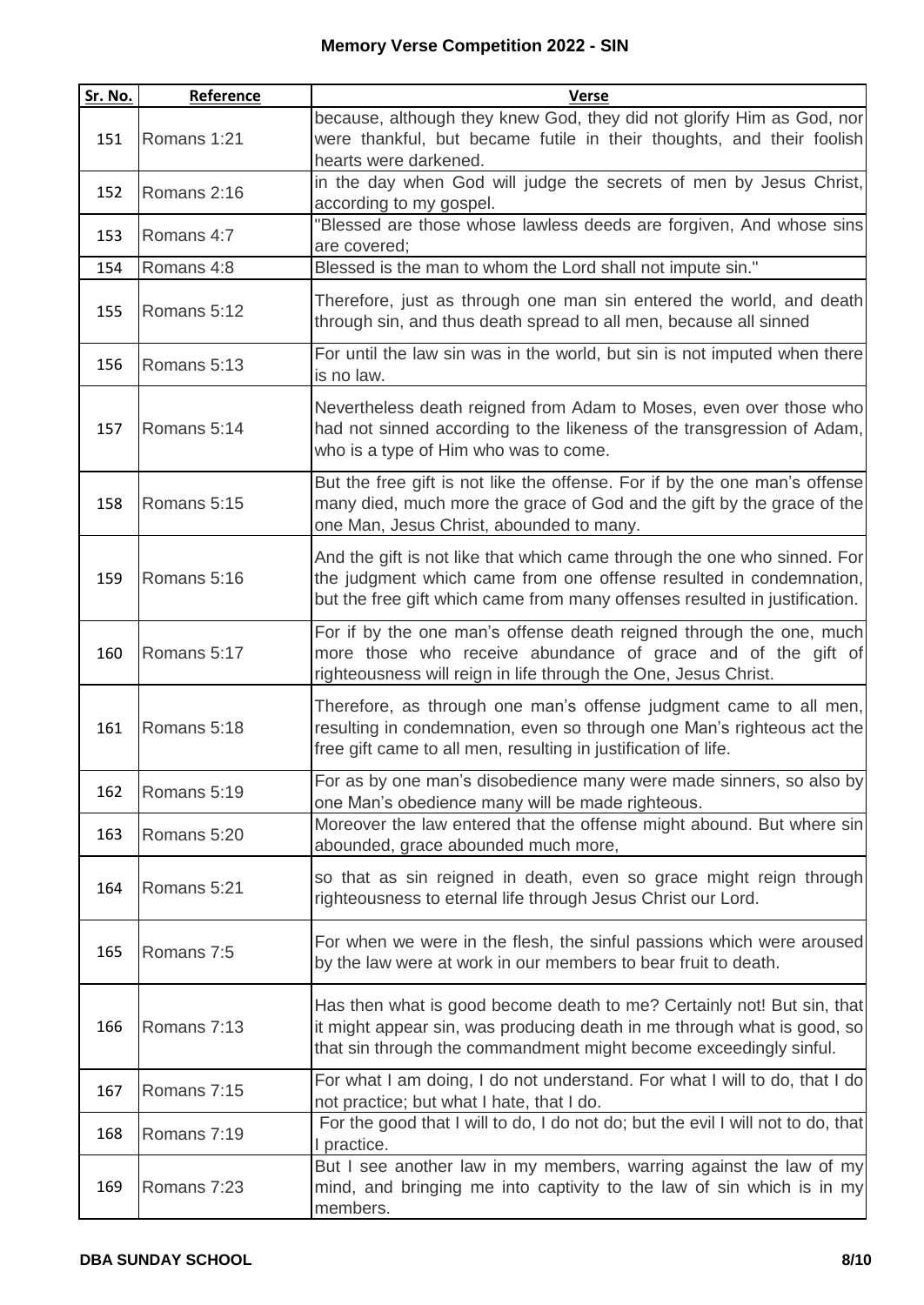| Sr. No. | Reference          | <b>Verse</b>                                                                                                                                                                                                                |
|---------|--------------------|-----------------------------------------------------------------------------------------------------------------------------------------------------------------------------------------------------------------------------|
| 170     | Romans 7:24        | O wretched man that I am! Who will deliver me from this body of death?                                                                                                                                                      |
| 171     | Romans 8:7         | Because the carnal mind is enmity against God; for it is not subject to<br>the law of God, nor indeed can be.                                                                                                               |
| 172     |                    | that is, that God was in Christ reconciling the world to Himself, not                                                                                                                                                       |
|         | 2 Corinthians 5:19 | imputing their trespasses to them, and has committed to us the word of<br>reconciliation.                                                                                                                                   |
| 173     | Ephesians 4:32     | And be kind to one another, tenderhearted, forgiving one another, just<br>as God in Christ forgave you.                                                                                                                     |
| 174     | Ephesians 5:12     | For it is shameful even to speak of those things which are done by them<br>in secret.                                                                                                                                       |
| 175     | Colossians 2:13    | And you, being dead in your trespasses and the uncircumcision of your<br>flesh, He has made alive together with Him, having forgiven you all<br>trespasses,                                                                 |
| 176     | 2 Timothy 3:13     | But evil men and impostors will grow worse and worse, deceiving and<br>being deceived.                                                                                                                                      |
| 177     | Hebrews 2:3        | how shall we escape if we neglect so great a salvation, which at the first<br>began to be spoken by the Lord, and was confirmed to us by those who<br>heard Him,                                                            |
| 178     | Hebrews 8:12       | For I will be merciful to their unrighteousness, and their sins and their<br>lawless deeds I will remember no more.                                                                                                         |
| 179     | Hebrews 10:2       | For then would they not have ceased to be offered? For the worshipers,<br>once purified, would have had no more consciousness of sins.                                                                                      |
| 180     | Hebrews 10:12      | But this Man, after He had offered one sacrifice for sins forever, sat<br>down at the right hand of God.                                                                                                                    |
| 181     | Hebrews 10:18      | Now where there is remission of these, there is no longer an offering for<br>sin.                                                                                                                                           |
| 182     | Hebrews 10:27      | but a certain fearful expectation of judgment, and fiery indignation which<br>will devour the adversaries.                                                                                                                  |
| 183     | Hebrews 10:38      | Now the just shall live by faith; But if anyone draws back, My soul has<br>no pleasure in him."                                                                                                                             |
| 184     | Hebrews 10:39      | But we are not of those who draw back to perdition, but of those who<br>believe to the saving of the soul.                                                                                                                  |
| 185     | Hebrews 12:1       | Therefore we also, since we are surrounded by so great a cloud of<br>witnesses, let us lay aside every weight, and the sin which so easily<br>ensnares us, and let us run with endurance the race that is set before<br>us, |
| 186     | Hebrews 12:14      | Pursue peace with all people, and holiness, without which no one will<br>see the Lord:                                                                                                                                      |
| 187     | James 4:1          | Where do wars and fights come from among you? Do they not come<br>from your desires for pleasure that war in your members?                                                                                                  |
| 188     | James 4:17         | Therefore, to him who knows to do good and does not do it, to him it is<br>sin.                                                                                                                                             |
| 189     | <b>James 5:15</b>  | And the prayer of faith will save the sick, and the Lord will raise him up.<br>And if he has committed sins, he will be forgiven.                                                                                           |
| 190     | <b>James 5:16</b>  | Confess your trespasses to one another, and pray for one another, that<br>you may be healed. The effective, fervent prayer of a righteous man<br>avails much.                                                               |
| 191     | 2 Peter 2:21       | For it would have been better for them not to have known the way of<br>righteousness, than having known it, to turn from the holy<br>commandment delivered to them.                                                         |